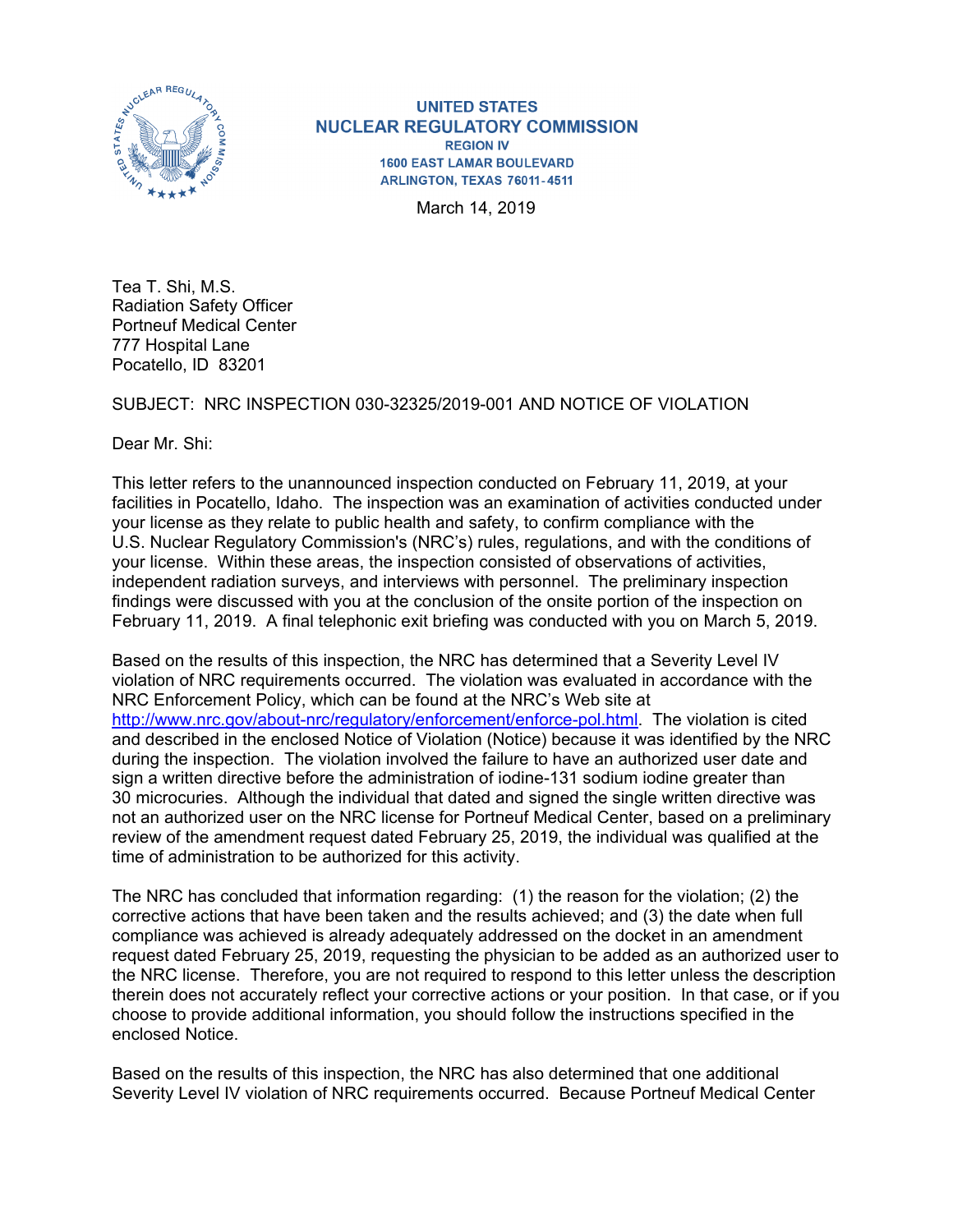## T. Shi 2

identified and corrected this violation, and the violation is not repetitive, this violation is being treated as a Non-Cited Violation (NCV), consistent with Section 2.3.2 of the NRC's Enforcement Policy. The NCV involved the failure to prescribe an activity for a written directive involving iodine-131. Although the hospital maintained a written protocol for a standard activity to be used in this type of imaging procedure, and that the activity ordered and administered was in accordance with this written protocol, the written directive was still required by 10 CFR 35.40 to specifically document the activity intended for the administration.

If you contest the violation or significance of the NCV, you should provide a response within 30 days of the date of this inspection report, with the basis for your denial, to the Nuclear Regulatory Commission, ATTN: Document Control Desk, Washington DC 20555-0001, with copies to: (1) the Regional Administrator, Region IV; and (2) the Director, Office of Enforcement, United States Nuclear Regulatory Commission, Washington, DC 20555-0001.

In accordance with 10 CFR 2.390 of the NRC's "Agency Rules of Practice and Procedure," a copy of this letter, its enclosure, and your response, should you choose to provide one, will be made available electronically for public inspection in the NRC Public Document Room or from the NRC's Agencywide Documents Access and Management System (ADAMS), accessible from the NRC Web site at http://www.nrc.gov/reading-rm/adams.html.

Should you have any questions regarding this letter or the enclosed Notice, please contact Jason vonEhr at 817-200-1186, or the undersigned at 817-200-1455.

Sincerely,

/RA/

 Patricia A. Silva, Chief Materials Licensing and Inspection Branch Division of Nuclear Materials Safety

Docket: 030-32325 License: 11-27384-01

Enclosure: Notice of Violation (Notice)

cc: Kerry L. Martin, Manager Idaho Dept. of Environmental Quality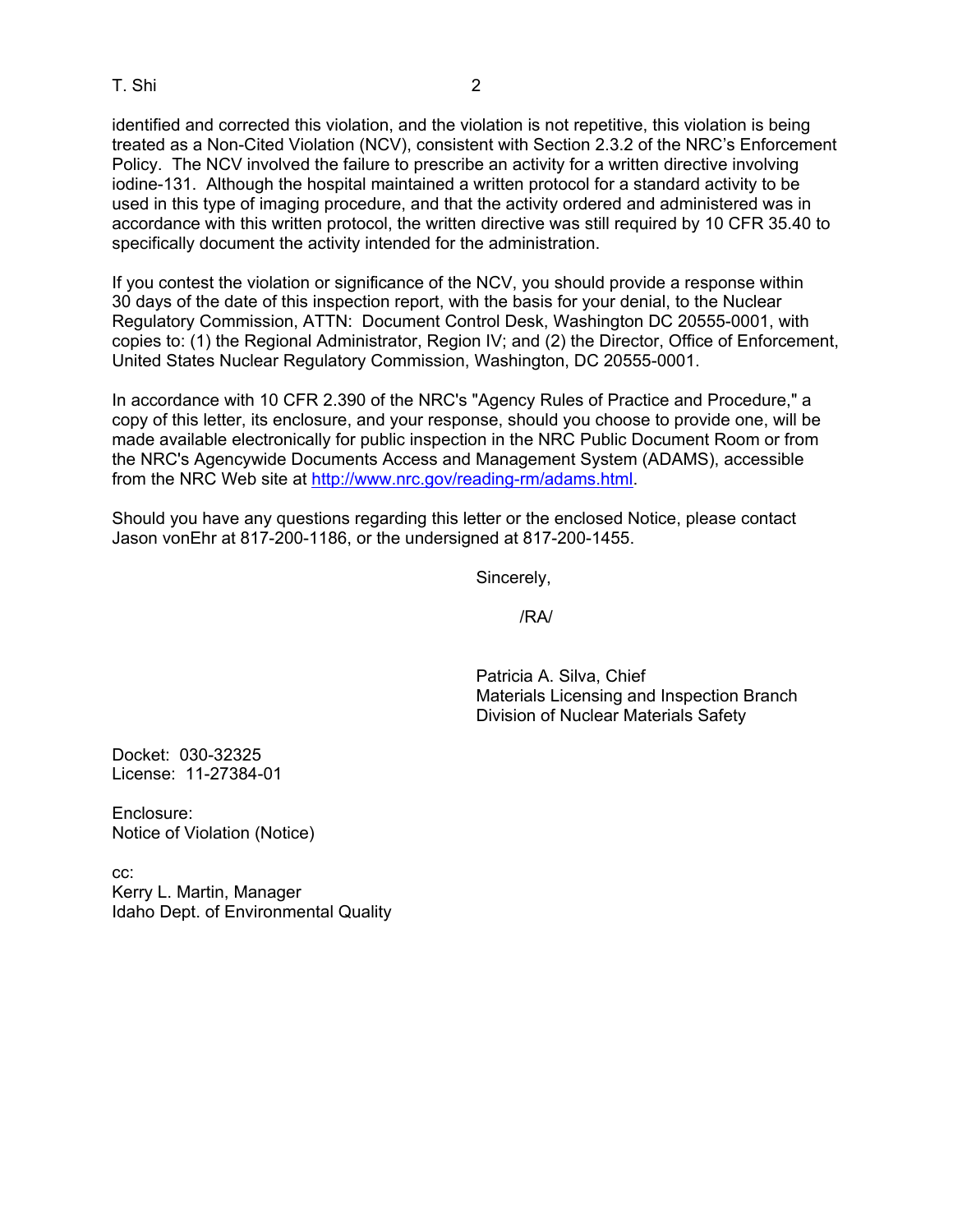NRC INSPECTION REPORT 030-32325/2019-001 - DATED March 14, 2019

## **DISTRIBUTION:**

M. Shaffer, DRA T. Pruett, D/DNMS L. Howell, DD/DNMS R4DNMS\_MLIB R. Erickson, SAO/DNMS J. Cook, SAO/DNMS B. Maier, SLO/ORA

| ADAMS ACCESSION NUMBER:     |                 |             |                          |                      |  |                     |  |  |          |  |
|-----------------------------|-----------------|-------------|--------------------------|----------------------|--|---------------------|--|--|----------|--|
| X SUNSI Review              | ADAMS:          |             | □ Non-Publicly Available |                      |  | X Non-Sensitive     |  |  | Keyword: |  |
| By: JEV                     |                 | X Yes □ No  |                          | X Publicly Available |  | $\square$ Sensitive |  |  | NRC-002  |  |
| <b>OFFICE</b>               | DNMS:MLIB       | DNMS:C:MLIB |                          |                      |  |                     |  |  |          |  |
| <b>NAME</b>                 | <b>JEvonEhr</b> | PASilva     |                          |                      |  |                     |  |  |          |  |
| <b>SIGNATURE</b>            | /RA/            | /RA/        |                          |                      |  |                     |  |  |          |  |
| <b>DATE</b>                 | 3/5/19          | 3/14/19     |                          |                      |  |                     |  |  |          |  |
| <b>OFFICIAL RECORD COPY</b> |                 |             |                          |                      |  |                     |  |  |          |  |